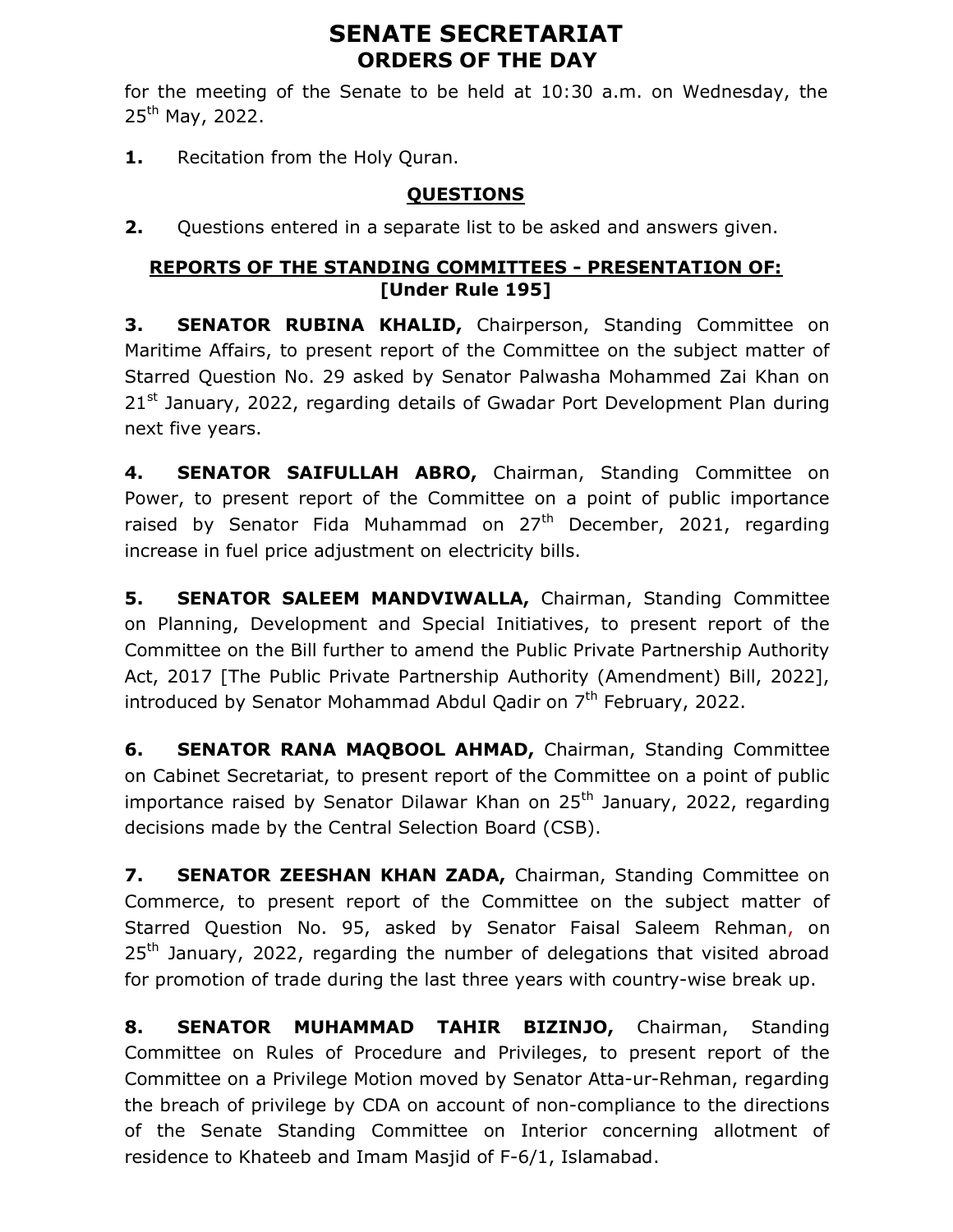9. SENATOR WALID IQBAL, Chairman, Standing Committee on Human Rights, to present report of the Committee on the Bill further to amend the National Commission on the Rights of Child Act, 2017 [The National Commission on the Rights of Child (Amendment) Bill, 2022], introduced by Senator Faisal Javed on 27<sup>th</sup> July, 2020.

10. SENATOR MOHAMMAD HUMAYUN MOHMAND, Chairman, Standing Committee on National Health Services, Regulations and Coordination, to present report of the Committee on the subject matter of Starred Question No. 59, asked by Senator Mushtag Ahmad on  $19<sup>th</sup>$  November, 2021, regarding steps taken by the Government to substantially increase the number of seats in the medical colleges for the students of erstwhile FATA.

11. SENATOR MOHAMMAD HUMAYUN MOHMAND, Chairman, Standing Committee on National Health Services, Regulations and Coordination, to present report of the Committee on a point of public importance raised by Senator Anwar-ul-Haq Kakar, on 17<sup>th</sup> February, 2022, regarding observance of hunger strike by the students in Balochistan due to policies of Pakistan Medical Commission in terms of their admissions.

12. SENATOR SYED ALI ZAFAR, Chairman, Standing Committee on Law and Justice, to present report of the Committee on the Bill further to amend the Constitution of the Islamic Republic of Pakistan [The Constitution (Amendment) Bill, 2021] introduced by Senator Seemee Ezdi, on  $31^{st}$  May, 2021 (Amendment of Article 59).

13. SENATOR SYED ALI ZAFAR, Chairman, Standing Committee on Law and Justice, to present report of the Committee on the Bill further to amend the Constitution of the Islamic Republic of Pakistan [The Constitution (Amendment) Bill, 2021] introduced by Senator Shahadat Awan, on 15<sup>th</sup> November, 2021 (Amendment of Articles 111, 140, 260 and 275)

14. SENATOR SYED ALI ZAFAR, Chairman, Standing Committee on Law and Justice, to present report of the Committee on the Bill further to amend the Constitution of the Islamic Republic of Pakistan [The Constitution (Amendment) Bill, 2022] introduced by Senator Farooq Hamid Naek, on  $17<sup>th</sup>$  January, 2022 (Amendment of Articles 175A, 181, 182, 183, 184, 195, 196, 197 and 209).

15. SENATOR SYED ALI ZAFAR, Chairman, Standing Committee on Law and Justice, to present report of the Committee on a point of public importance raised by Senator Sardar Muhammad Shafiq Tareen on 27<sup>th</sup> December, 2021, regarding establishment of Income Tax Tribunal in Quetta, Balochistan.